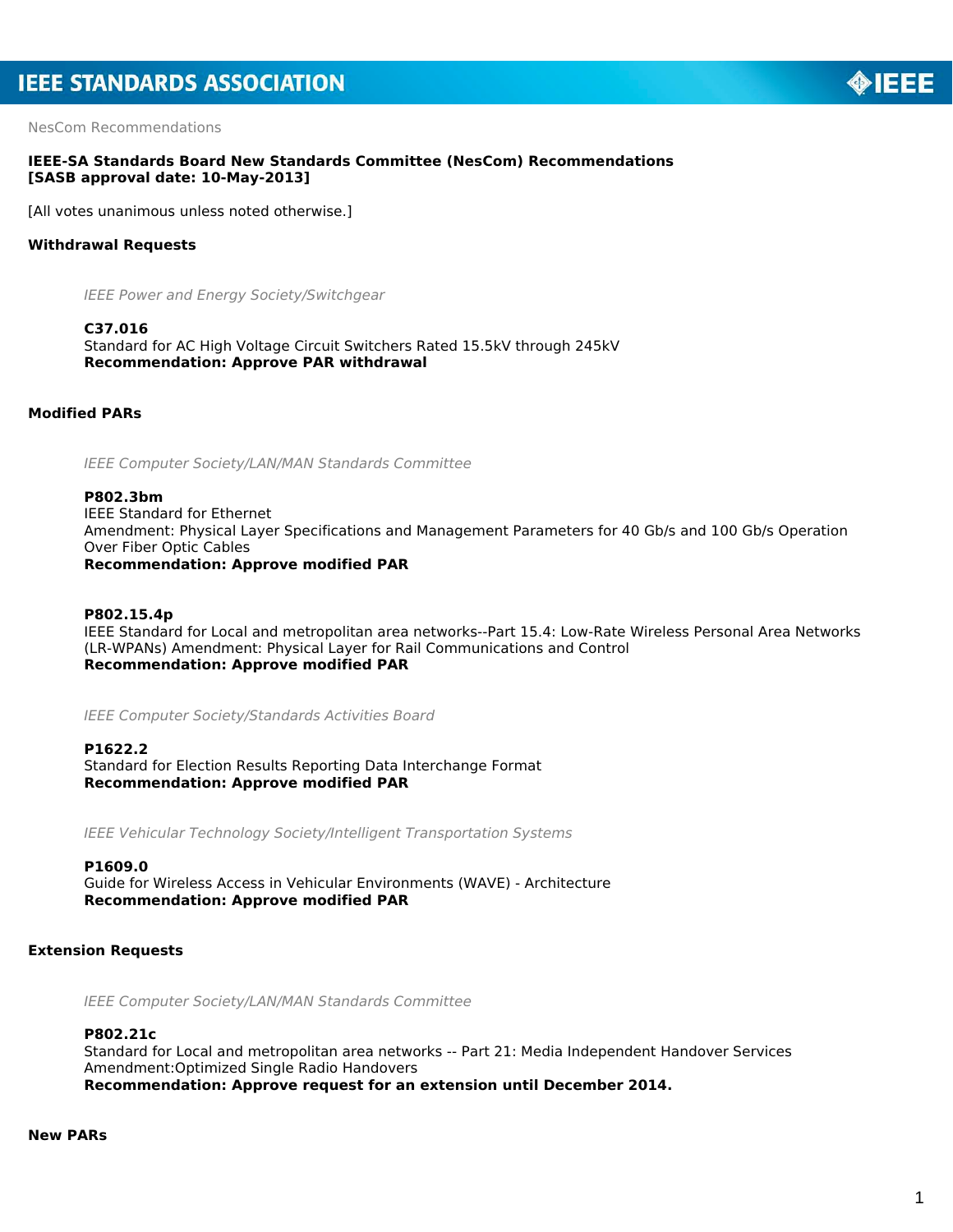*IEEE Aerospace and Electronic Systems Society/Gyro Accelerometer Panel*

## **P1780**

Standard Specification Format Guide for Inertial Measurement Units (IMU)

*Recommendation: Defer approval of new PAR until the June meeting to resolve title and purpose issue*

*IEEE Computer Society/LAN/MAN Standards Committee*

## **P802.3bq**

IEEE Standard for Ethernet Amendment: Physical Layer and Management Parameters for 40 Gb/s Operation, Type 40GBASE-T *Recommendation: Approve new PAR until December 2017*

*IEEE Computer Society/Software & Systems Engineering Standards Committee*

## **P15026-1**

Systems and software engineering -- Systems and software assurance -- Part 1: Concepts and vocabulary *Recommendation: Approve new PAR until December 2017*

## **P24748-5**

Systems and Software Engineering--Life Cycle Management--Part 5: Software Development Planning *Recommendation: Approve new PAR until December 2017*

*IEEE Computer Society/Storage Systems*

## **P1890**

Standard for Error Correction Coding of Flash Memory Using Low-Density Parity Check Codes *Recommendation: Approve new PAR until December 2017*

*IEEE Communications Society/Power Line Communications*

## **P2030.5**

Standard for Smart Energy Profile 2.0 Application Protocol *Recommendation: Approve new PAR until December 2017*

*IEEE Communications Society/Standards Development Board*

### **P1910.1**

Standard for Meshed Tree Bridging with Loop Free Forwarding *Recommendation: Approve new PAR until December 2017*

*IEEE Power and Energy Society/Nuclear Power Engineering*

## **P1891**

Standard Criteria for Application of Intelligent Digital Devices to Nuclear Power Generating Stations *Recommendation: Approve new PAR until December 2017*

*IEEE Power and Energy Society/Power System Communications*

## **P487.1**

Standard for the Electrical Protection of Communication Facilities Serving Electric Supply Locations Through the Use of On-Grid Isolation Equipment.

*Recommendation: Defer approval of new PAR to the June meeting in order to resolve scope issue*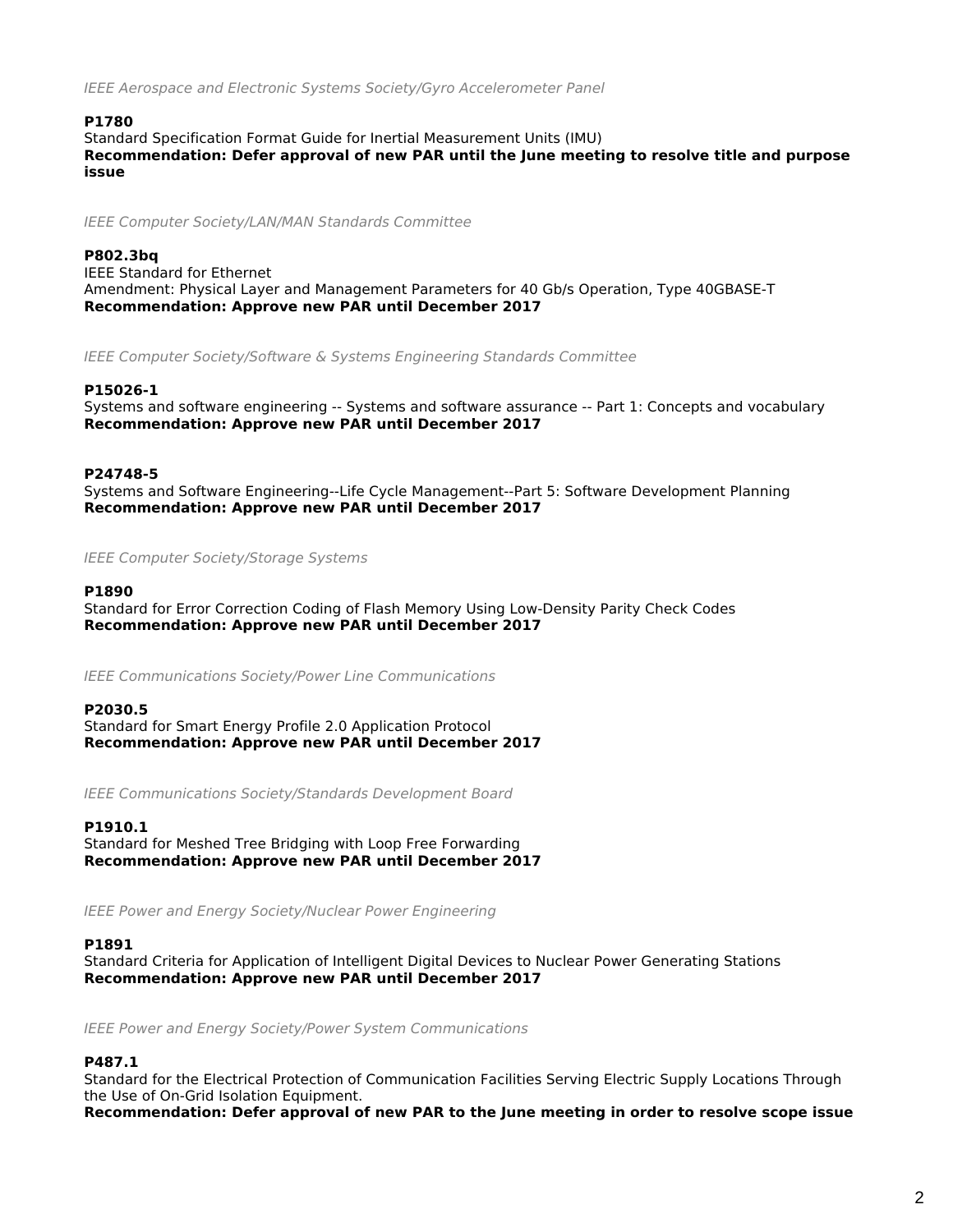*IEEE Power and Energy Society/Power System Instrumentation and Measurements*

### **P1889**

Guide for Evaluating and Testing the Electrical Performance of Energy Saving Devices *Recommendation: Approve new PAR until December 2017*

*IEEE Power and Energy Society/Power System Relaying*

### **PC37.246**

Guide for Protection Systems of Transmission to Generation Interconnections *Recommendation: Approve new PAR until December 2017*

*IEEE Power and Energy Society/Substations*

#### **P2030.102.1**

Standard for Interoperability of Internet Protocol Security (IPsec) Utilized within Utility Control Systems *Recommendation: Approve new PAR until December 2017*

## **PARs for the Revision of Standards**

*IEEE Computer Society/Software & Systems Engineering Standards Committee*

### **P12207**

Systems and software engineering -- Software life cycle processes *Recommendation: Approve PAR for the revision of a standard until December 2017*

#### **P15288**

Systems and software engineering -- System life cycle processes *Recommendation: Approve PAR for the revision of a standard until December 2017*

*IEEE Communications Society/Standards Development Board*

#### **P269**

Standard for Measuring Electroacoustic Performance of Communication Devices *Recommendation: Approve PAR for the revision of a standard until December 2017*

*IEEE Power and Energy Society/Power System Communications*

## **P487**

Standard for the Electrical Protection of Communication Facilities Serving Electric Supply Locations - General considerations

*Recommendation: Approve PAR for the revision of a standard until December 2017*

*IEEE Power and Energy Society/Substations*

## **P1711**

Standard for a Cryptographic Protocol for Cyber Security of Substation Serial Links *Recommendation: Approve PAR for the revision of a standard until December 2017*

*IEEE Power and Energy Society/Switchgear*

## **PC37.09**

Standard Test Procedure for AC High-Voltage Circuit Breakers with Rated Maximum Voltage above 1000V *Recommendation: Approve PAR for the revision of a standard until December 2017*